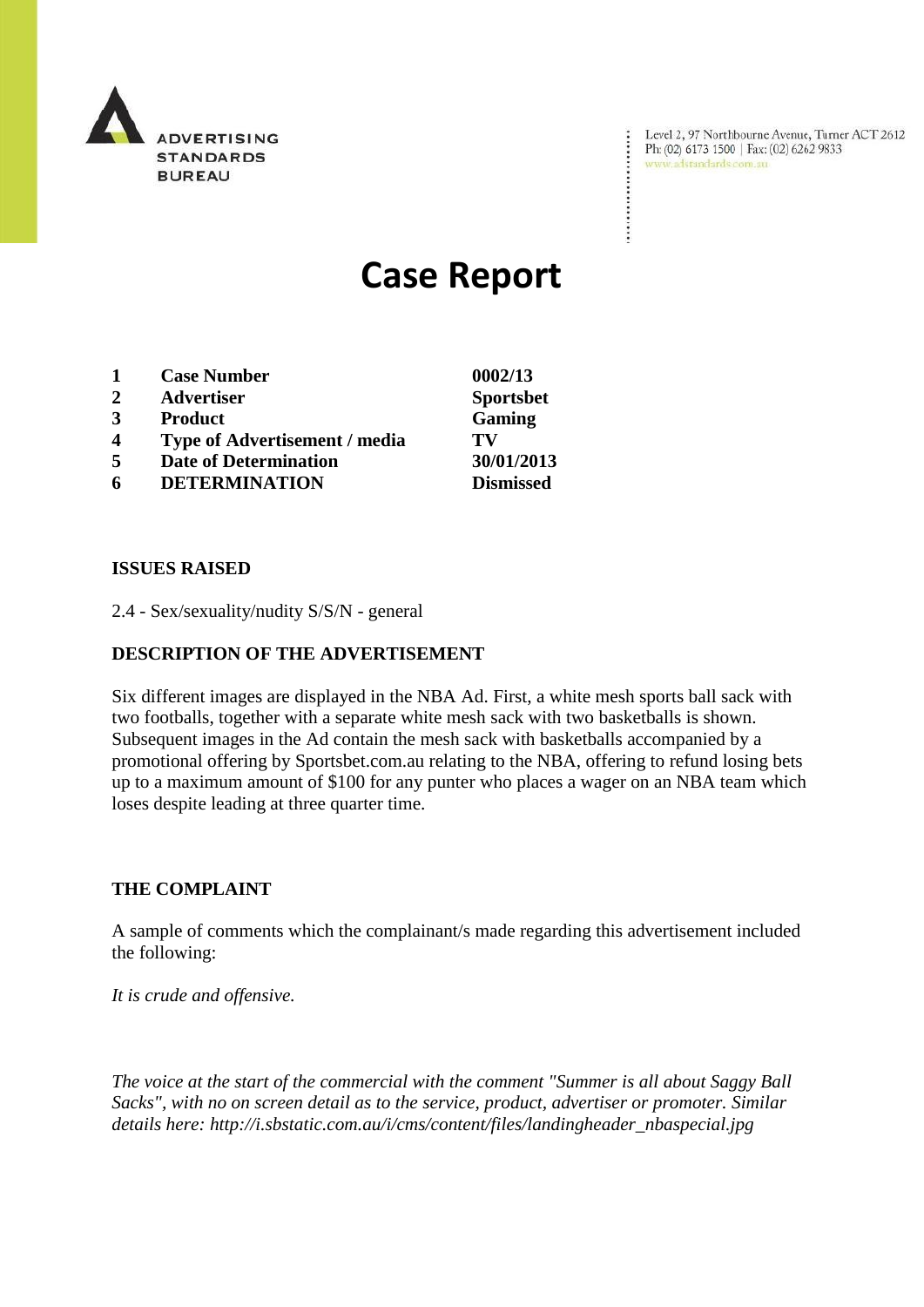## **THE ADVERTISER'S RESPONSE**

Comments which the advertiser made in response to the complainant/s regarding this advertisement include the following:

*Although it is not clear from the complaint, we understand that the complaint is that the NBA Ad breaches section 2.4 of the Code in that it (in summary) fails to treat sex, sexuality and nudity with sensitivity to the relevant audience.*

*The reason for concern expressed in the complaint is that the NBA Ad states: 'Summer is all about saggy ball sacks'.*

*The complaint is in Sportsbet's view without foundation and should be dismissed. In our view, clause 2.4 of the Code does not apply because the NBA Ad does not relate to sex, sexuality or nudity. Accordingly, there is no possibility that the NBA Ad might breach section 2.4 of the Code.*

*In any case, even if the NBA Ad is construed in a manner which is said to connote 'sexuality' or 'nudity' (which we reject), we still consider that the NBA Ad does not breach section 2.4 for the following reasons.*

*Sportsbet acknowledges that the NBA Ad employs a play on one verbal reference to a 'saggy ball sack' with the visually imagery of a mesh sports ball sack which may be regarded as offensive to a small section of the public, however, such reference is not explicitly used during the NBA Ad and nor is any inappropriate, strong or obscene language.*

*At most, the NBA Ad fairly innocuously gives rise to a possible connection between the mesh ball sack and the man's body part in the mind of some viewers but throughout the Ad a genuine sports ball sack is displayed which has no real similarity to the male body part. Sportsbet does not think that the tone or content of the NBA Ad contravenes acceptable advertising standards.*

*Finally, in our view, the other provisions within Section 2 of the Code are clearly not relevant to the Complaint and do not apply.*

*Sportsbet believes that the Complaint is without foundation and should be dismissed.*

### **THE DETERMINATION**

The Advertising Standards Board ("Board") considered whether this advertisement breaches Section 2 of the Advertiser Code of Ethics (the "Code").

The Board noted the complainant's concerns that the advertisement is crude and offensive by its reference to male sexual organs.

The Board viewed the advertisement and noted the advertiser"s response.

The Advertising Standards Board ("Board") considered whether this advertisement breaches Section 2 of the Advertiser Code of Ethics (the "Code").

The Board considered whether the advertisement was in breach of Section 2.4 of the Code. Section 2.4 of the Code states: "Advertising or Marketing Communications shall treat sex, sexuality and nudity with sensitivity to the relevant audience".

The Board noted that the advertisement features images, of a white mesh sports ball sack with two footballs, together with a separate white mesh sack with two basketballs. Subsequent